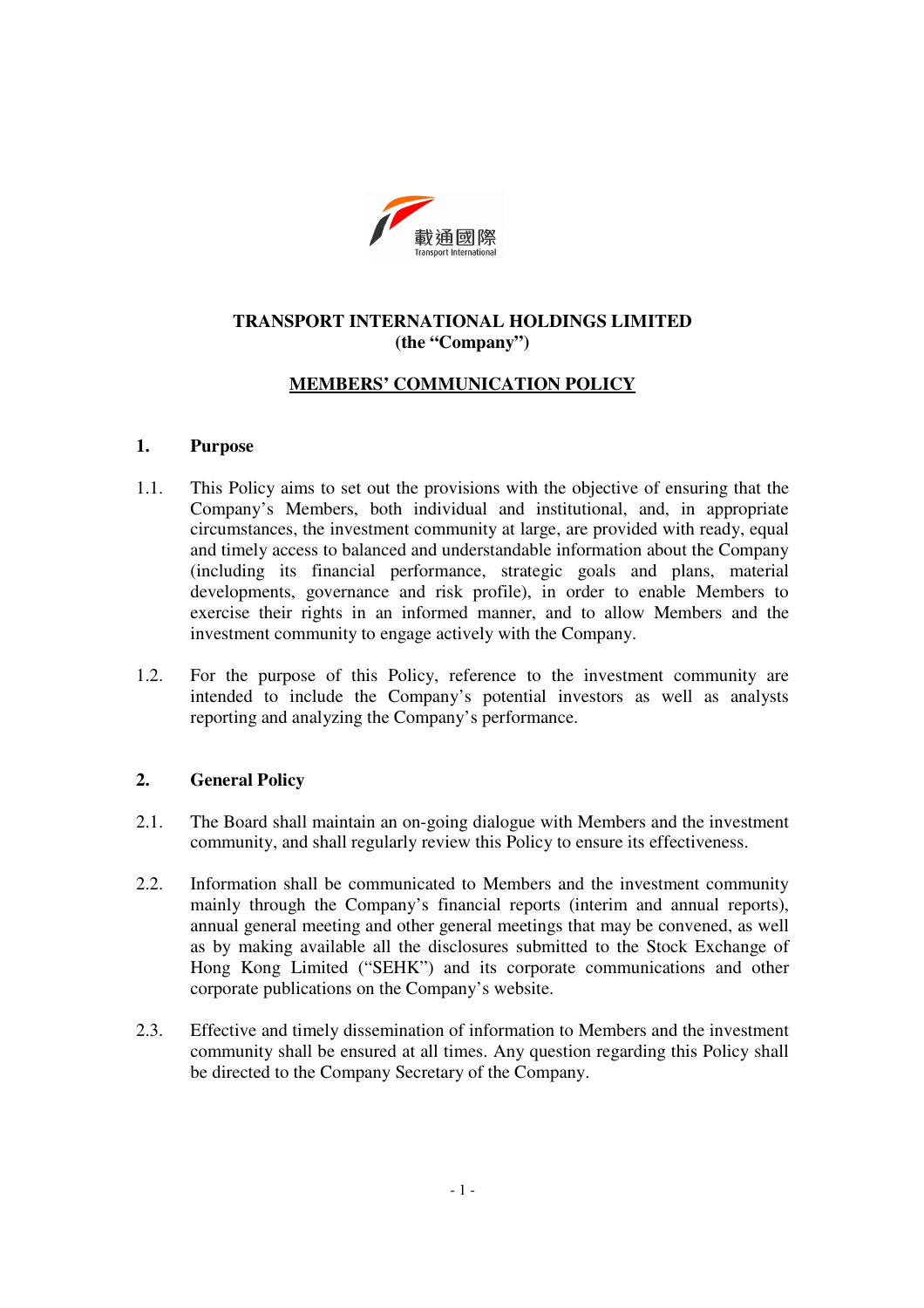## **3. Procedures for making proposals to nominate a person for election as a Director**

- 3.1. If a Member wishes to propose a person other than a Director retiring for election at a general meeting, the Member should lodge at the Registration Office or Head Office of the Company for the attention of the Company Secretary a Notice signed by the Member (other than the person to be proposed) duly qualified to attend and vote at the general meeting for which such Notice is given of his/her intention to propose such person for election, and also a consent signed by the person to be proposed of his/her willingness to be elected.
- 3.2. The length of period, during which the aforesaid notice(s) may be given, will be at least seven (7) days commencing no earlier than the day after the despatch of the notice of the general meeting appointed for such election and ending no later than seven (7) days prior to the date of such general meeting.
- 3.3. In order for the Company to inform the Members of the proposal, the written Notice must give the full name of the person proposed for election as a Director, and the person's biographical details as required to be disclosed under Rule 13.51(2) of the Listing Rules, as well as the person's written consent to the publication of his/her personal data.
- 3.4. The procedures for Members to propose a person for election as a director is published on the Company's website (please refer to Appendix).

# **4. Communication Strategies**

## *Members' Right*

- 4.1. Members holding not less than one-tenth of the paid-up capital of the Company and carrying the right of voting at general meetings of the Company can request the Board to convene a special general meeting ("SGM") for the transaction of business specified in the request.
- 4.2. The request must be in written form with the purpose of the meeting and contact details of the Members stated therein and deposited at the Head Office of the Company at 9 Po Lun Street, Lai Chi Kok, Kowloon, Hong Kong for the attention of the Company Secretary.
- 4.3. Such request must be signed by the Members concerned and may consist of two or more documents in like form, each signed by one or more of those Members.
- 4.4. Upon receipt of the confirmation of the Company's Share Registrar's that the written request is valid, the Company Secretary will arrange to convene a SGM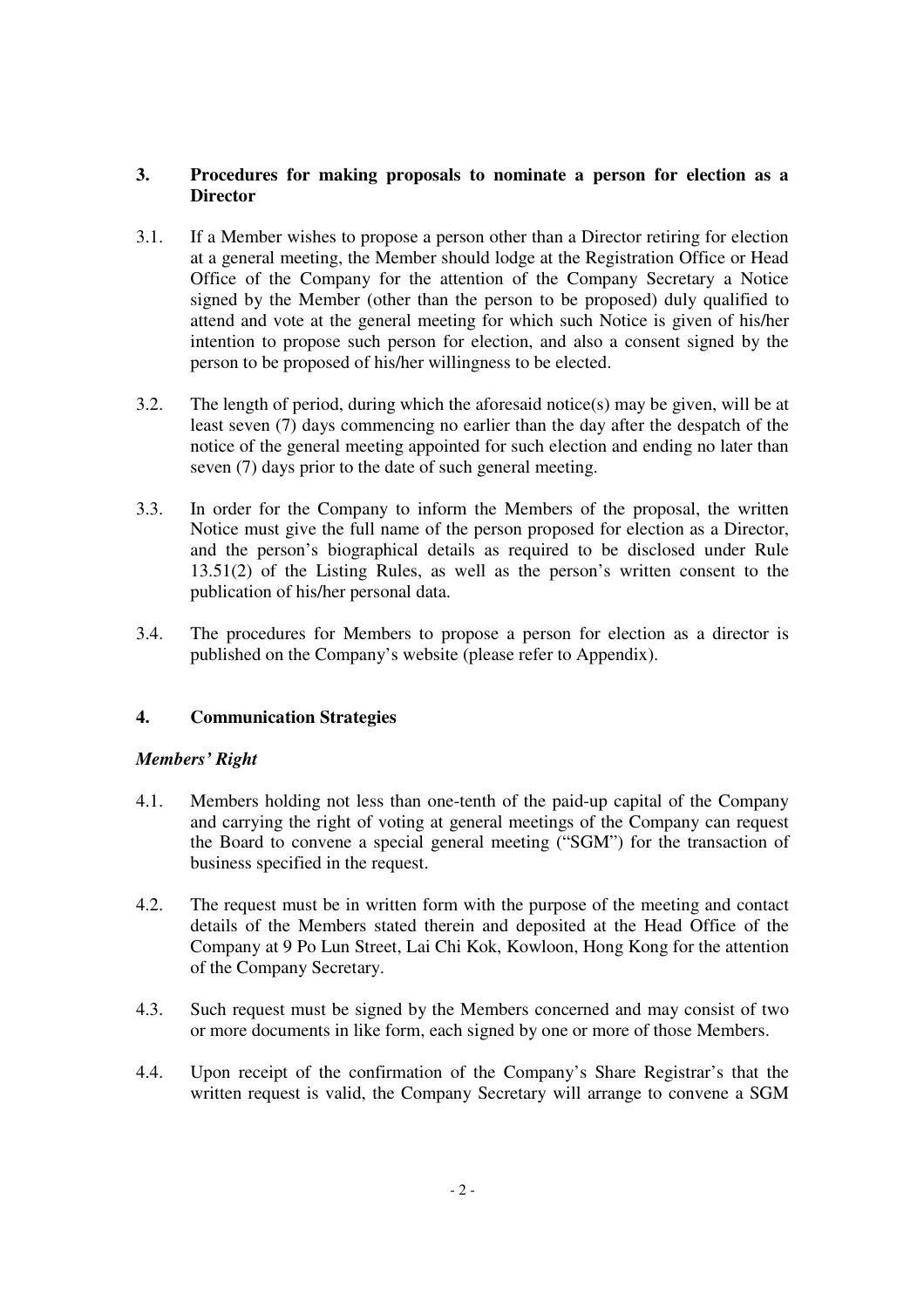by serving sufficient notice in accordance with the Company's Bye-laws and statutory requirements to all the registered Members.

## *Members' enquiries*

- 4.5. All enquiries to the Directors must be addressed to the Board or Company Secretary of the Company, and served to the Head Office of the Company at 9 Po Lun Street, Lai Chi Kok, Kowloon, Hong Kong. Members may also email their enquiries to the Directors at the Company's email address: director@tih.hk.
- 4.6. To facilitate the Board to attend to the enquiries as soon as possible after receipt of such enquiries from the Members, the enquiries should be dated and set out in written form, stating the name of the Member making the enquiries, his/her contact details, and the reason for making such enquiries.
- 4.7. The Company Secretary is responsible for attending to these enquiries in the first instance.
- 4.8. Members should direct their questions about their shareholdings to the Company's Registrar, namely, Computershare Hong Kong Investor Services Limited.
- 4.9. Members and the investment community may at any time make a request for the Company's information to the extent such information is publicly available.
- 4.10. Members and the investment community shall be provided with designated contacts, email addresses and enquiry lines of the Company in order to enable them to make any query in respect of the Company.

#### *Procedure for making proposals at general meetings*

- 4.11. Members holding not less than one-twentieth of the total voting rights of those Members having the right to vote at general meetings may submit a written request to move a resolution at general meetings.
- 4.12. The written request must state the resolution, accompanied by a statement of not more than 1,000 words with respect to the matter referred to in the proposed resolution, signed by all the Members concerned and may consist of two or more documents in like form (which between them contain the signatures of all the Members concerned), and deposit it at the Head Office of the Company at 9 Po Lun Street, Lai Chi Kok, Kowloon, Hong Kong for the attention of the Company Secretary not less than six weeks before the meeting in the case of a requisition requiring notice of a resolution, and not less than one week in the case of any other requisition.
- 4.13. The request will be verified with the Company's Share Registrar and upon their confirmation that the request is proper and in order, the Company Secretary will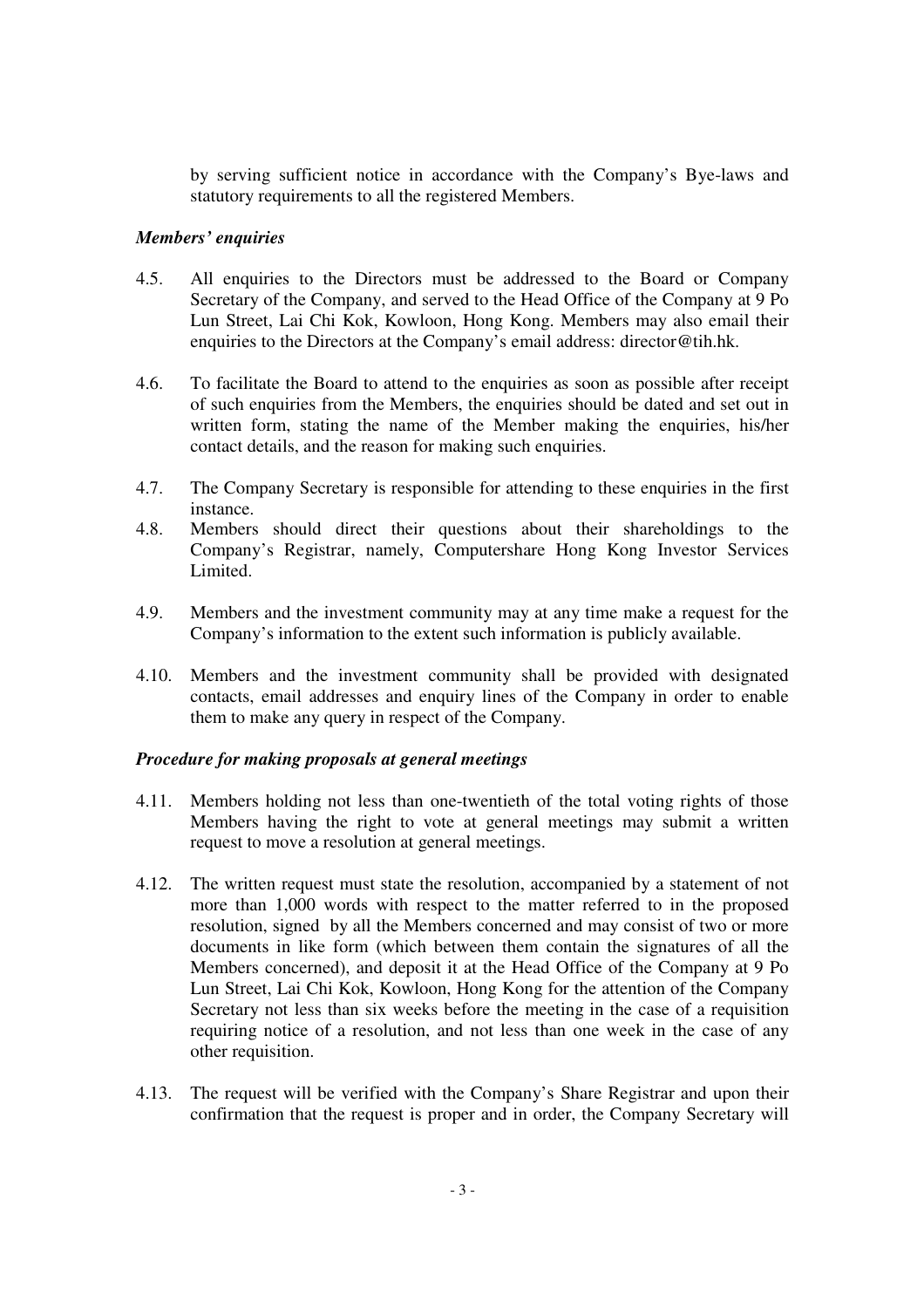arrange to include the resolution in the agenda for the general meeting provided that the Members concerned have deposited a sum of money reasonably sufficient, but not less than HK\$2,000 to meet the Company's expenses in serving the notice of the resolution and circulating the statement submitted by the Members concerned in accordance with the statutory requirements to all the registered Members.

4.14. On the contrary, if the request has been verified as not being in order or the Members concerned have failed to deposit sufficient money to meet the Company's expenses for the said purposes, the Members concerned will be advised of this outcome and accordingly, the proposed resolution will not be included in the agenda for the general meeting.

#### *Corporate Communication<sup>1</sup>*

4.15. Corporate communication will be provided to Members in plain language and in both English and Chinese versions to facilitate Members' understanding. Members have the right to choose the language (either English or Chinese).

### *Corporate Website*

- 4.16. Information released by the Company to SEHK is posted on the Company's website immediately thereafter. Such information includes interim and annual financial statements, interim and final results announcements, circulars and notices of general meetings and associate explanatory documents etc.
- 4.17. All presentation materials provided in conjunction with the Company's general meetings and results announcements each year, if any, will be made available on the Company's website as soon as practicable after their release.
- 4.18. All press releases and newsletters etc. issued by the Company or its subsidiaries will be made available on the Company's website.

#### *Members' Meeting*

- 4.19. Members are encouraged to participate in general meetings or to appoint proxies to attend and vote at meetings for and on their behalf if they are unable to attend the meetings.
- 4.20. Appropriate arrangements for the Company's general meetings shall be in place to encourage Members' participation.

<sup>-</sup>1. Corporate Communication refers to any document issued or to be issued by the Company for the information or action of holders of any of its securities, including, but not limited to, the directors' report and annual accounts together with a copy of the auditor's report, the interim report, a notice of meeting, a circular and a proxy form.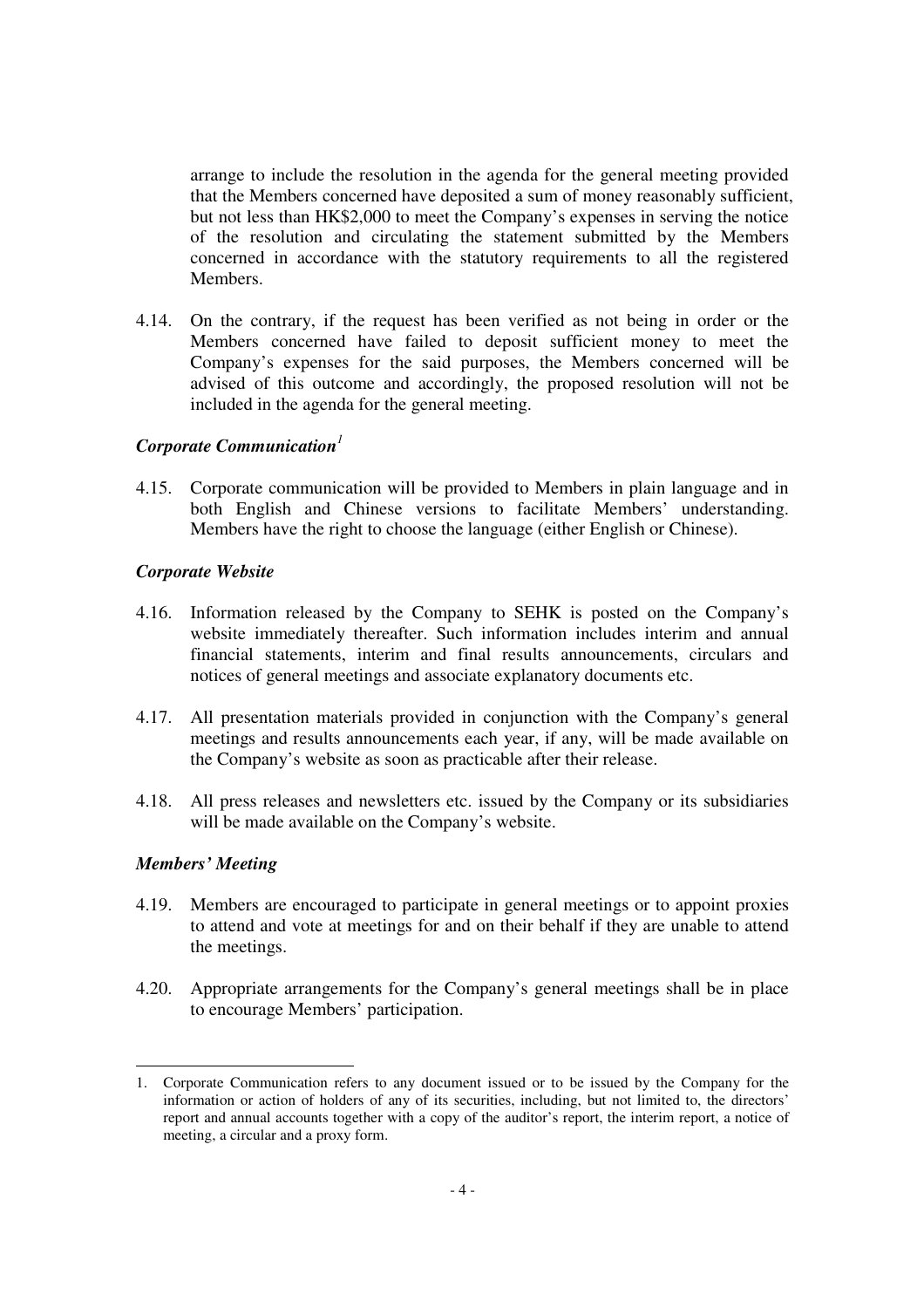- 4.21. The process of the Company's general meetings will be monitored and reviewed on a regular basis, and, if necessary, changes will be made to ensure that members' needs are best served.
- 4.22. Board members, in particular, either the chairman or deputy chairman of Board committees or their delegates, appropriate management executives and external auditors will attend general meetings to answer Members' questions.
- 4.23. Members' are encouraged to attend members' activities organised by the Company, where information about the Company, including its latest strategic plan, products and services etc. will be communicated.

## **5. Member Privacy**

5.1. The Company recognises the importance of Members' privacy and will not disclose Members' information without their consent, unless required by law to do so.

### **6. Glossary**

| "Board" or<br>"Directors" | The board of directors of the Company or (as the context may<br>require) the directors present and entitled to vote at a meeting<br>of directors of the Company at which a quorum is present.                                                                                                                                                                                                      |
|---------------------------|----------------------------------------------------------------------------------------------------------------------------------------------------------------------------------------------------------------------------------------------------------------------------------------------------------------------------------------------------------------------------------------------------|
| "Bye-laws"                | The Bye-laws of the Company in their present form or as<br>supplemented or amended or substituted from time to time.                                                                                                                                                                                                                                                                               |
| "Company<br>Secretary"    | Any person, firm or corporation appointed by the Board to<br>perform any of the duties of secretary of the Company and<br>includes any assistant, deputy, temporary or acting secretary.                                                                                                                                                                                                           |
| "Head Office"             | Such office of the Company as the Directors may from time to<br>time determine to be the principal office of the Company.                                                                                                                                                                                                                                                                          |
| "Member"                  | A duly registered holder from time to time of the shares in the<br>capital of the Company.                                                                                                                                                                                                                                                                                                         |
| "Notice"                  | a written notice unless otherwise specifically stated and as<br>further defined in the Bye-laws of the Company.                                                                                                                                                                                                                                                                                    |
| "Registration<br>Office"  | In respect of any class of share capital such place as the Board<br>may from time to time determine to keep a branch register of<br>Members in respect of that class of share capital and where<br>(except in cases where the Board otherwise directs) and<br>transfers or other documents of title for such class of share<br>capital are to be lodged for registration and are to be registered. |